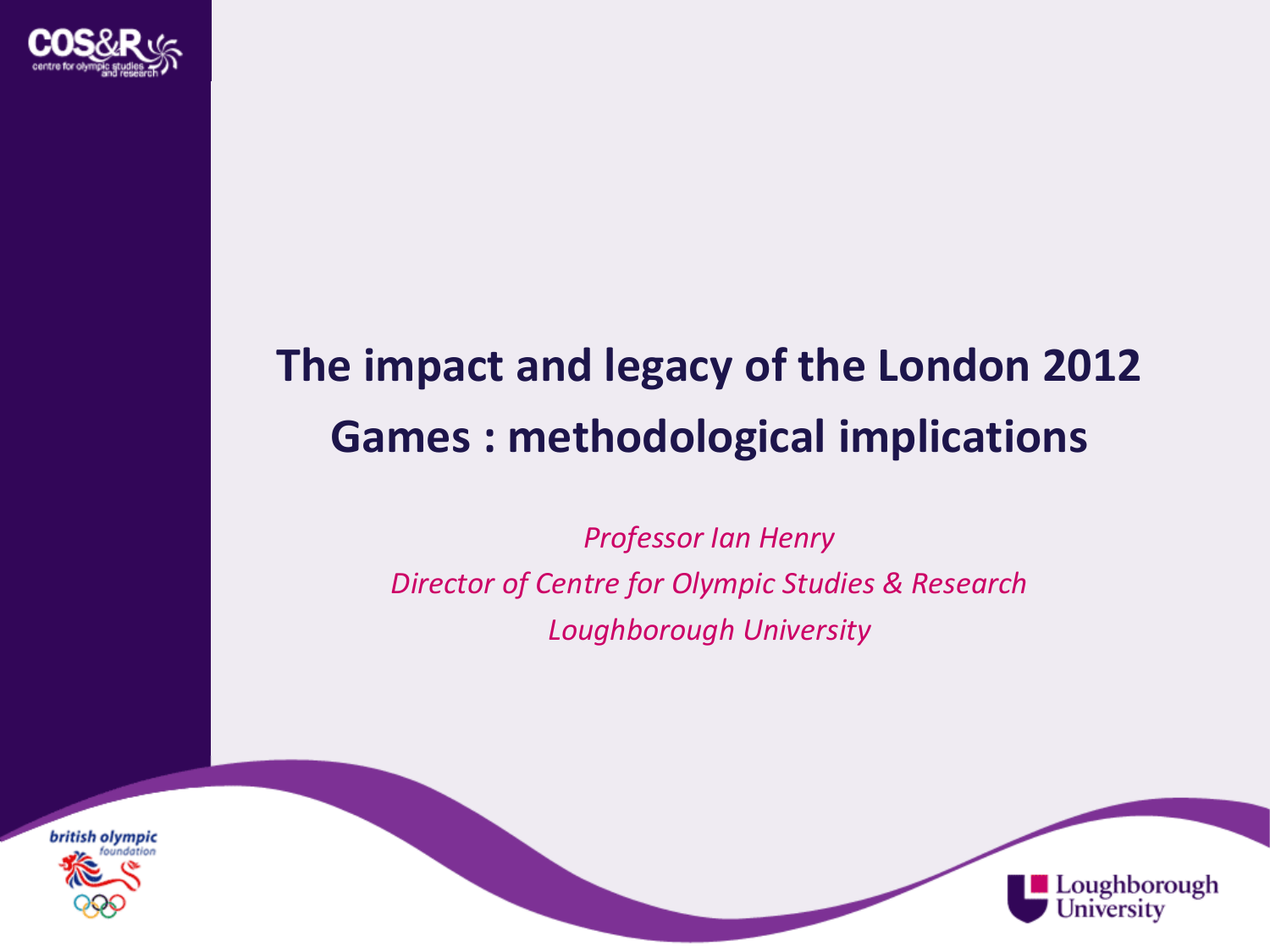### **Structure of the Presentation**

- 1. London Games and Legacy Promises
- 2. Meta-evaluation as an approach to assessment of Games legacy / impact
- 3. Metasynthesis of the evidence that hosting the Games would result in higher levels of participation.
	- **a. National Surveys** of Sport Participation Difficulties of Measurement
	- b. Difficulties of Measurement at **the Programme and Project Level** 
		- The Partial availability of evaluation
		- The quality of the data
		- The quality of the evaluations
- 4. Realist evaluation and *causal attribution* in the achievement of policy outcomes.
- 5. Conclusions strengths and limitations of the meta-evaluation approach

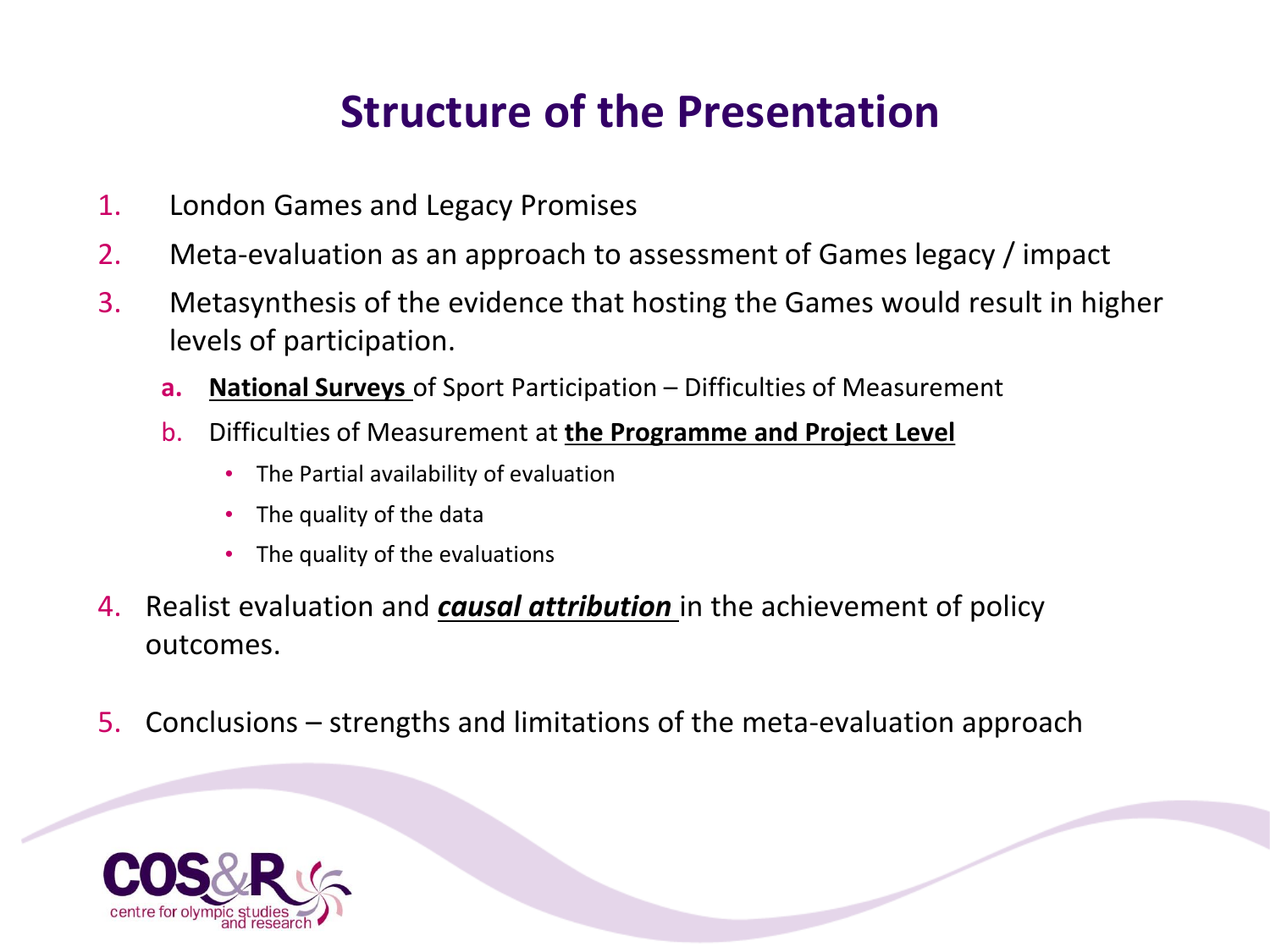# 1. The Context: the London Games and Legacy Promises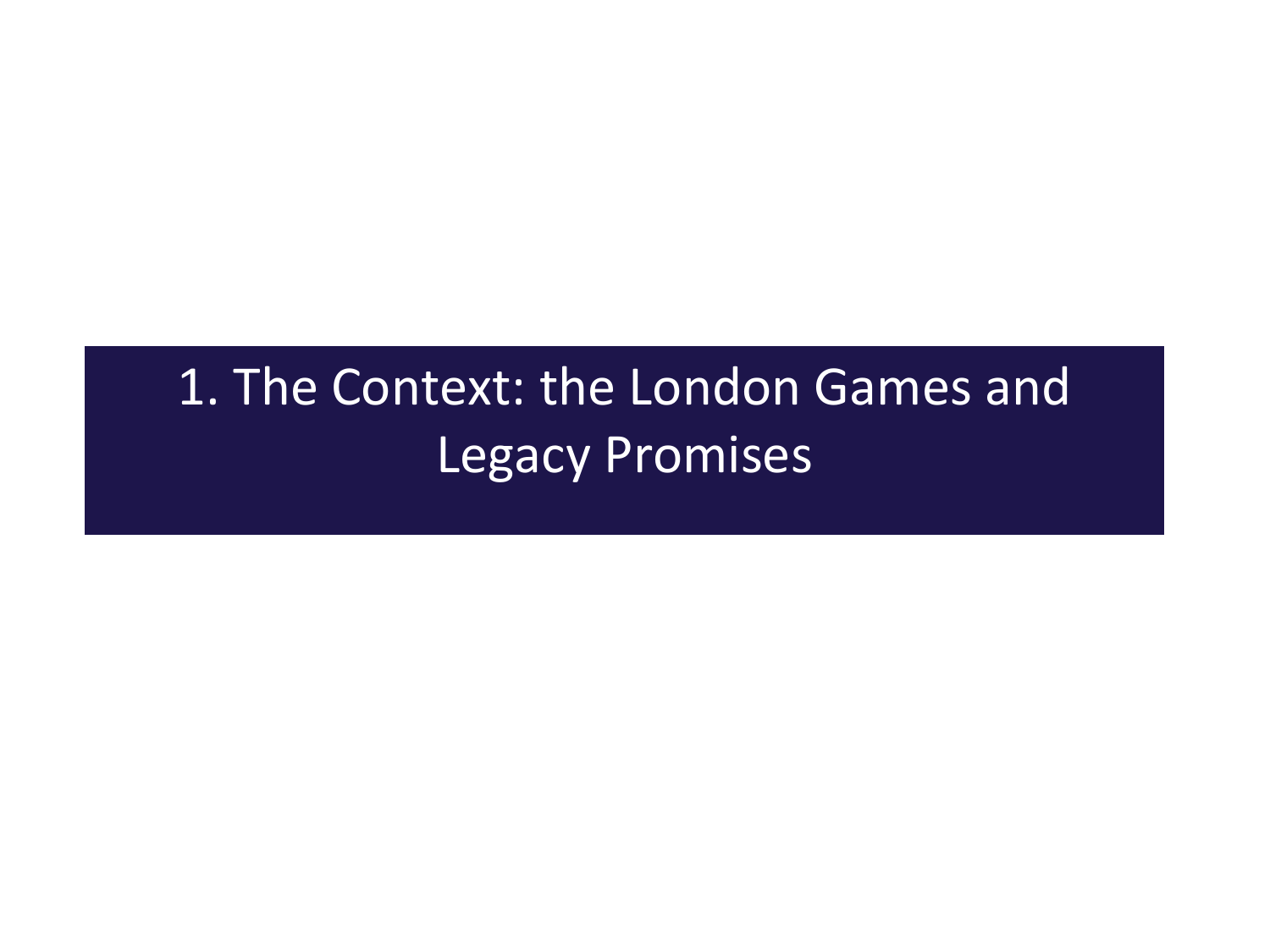### **The Legacy Evaluation Study**

### *5 Reports 2010-2014*

*Grant Thornton, Ecorys, Centre for Olympic Studies and Research Loughborough University & Oxford Economics 2013.*

*Format 4 Legacy Areas*

- Harnessing the UK's passion for **sport**
- Exploiting opportunities for **economic growth**
- Promoting **community engagement and participation**
- Driving the **regeneration** of East London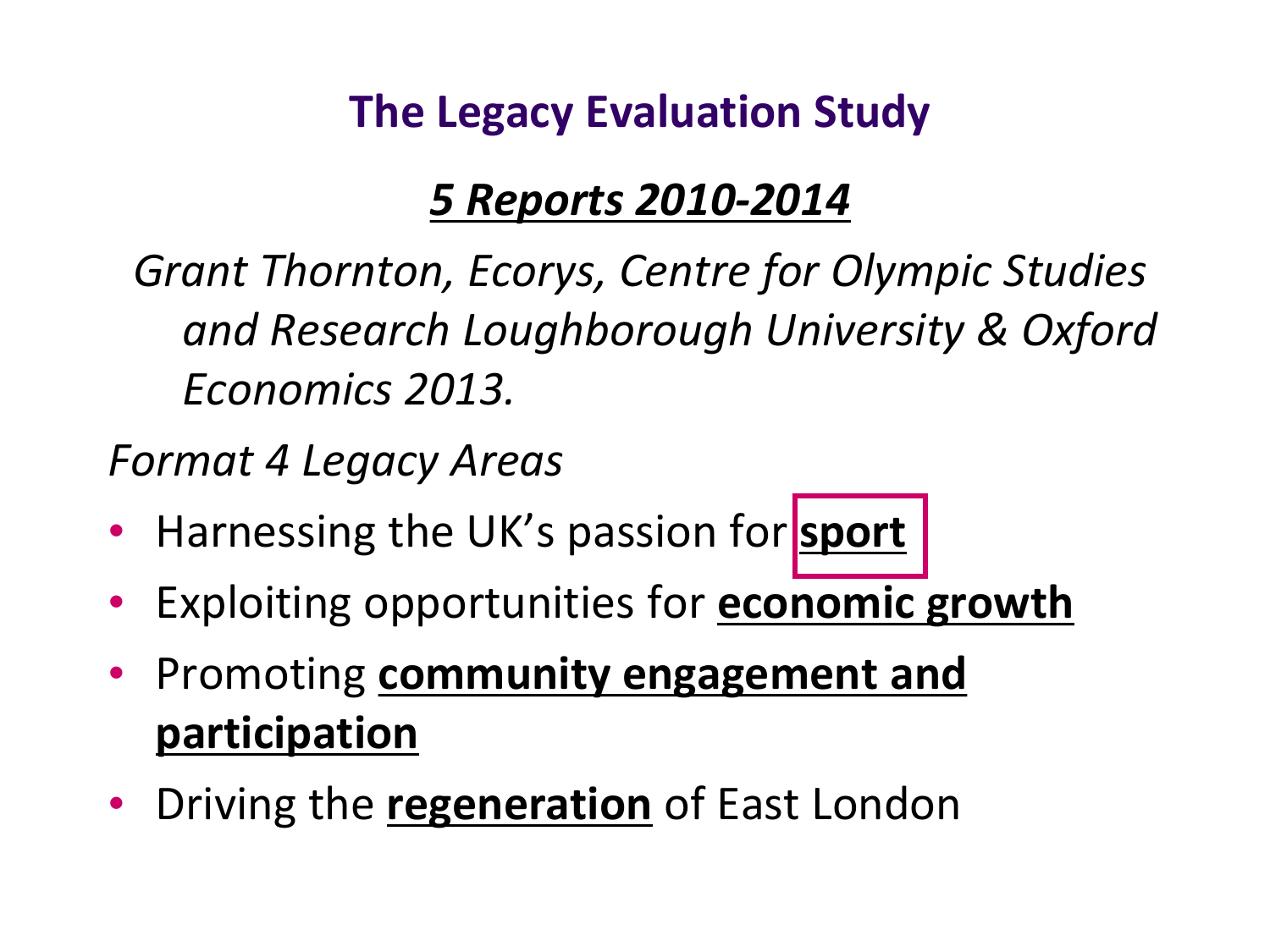# **2. Meta-evaluation as an approach to assess Games legacy**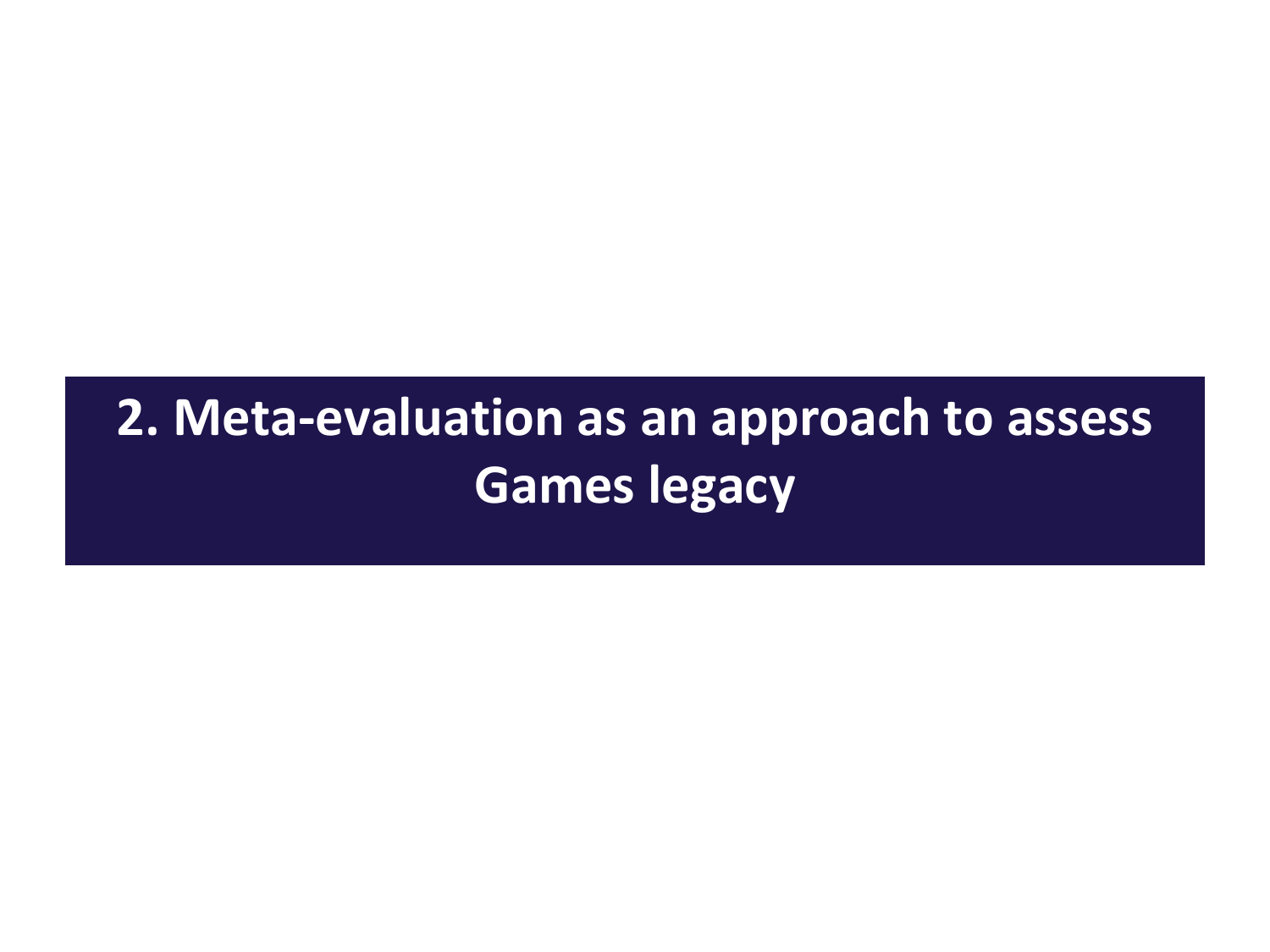## **The Perceived Significance of the 2012 Meta-evaluation Study**

*"The study is of the utmost importance in demonstrating the legacy impact of the 2012 Games across all thematic areas and will be the single largest and most comprehensive evaluation exercise commissioned in connection with the event." [My emphasis added]*

Source: Gough, G., Martin, P., Grant Thornton & ECORYS 2012. *Meta-evaluation of the Impact and Legacy of the London 2012 Olympic Games and Paralympic Games: Developing Methods Paper* London: DCMS.

*See also Reports 1-5 e.g.* 

• *Grant Thornton, Ecorys, Loughborough University & Oxford Economics 2013. Report 5: Post Games evaluation. Meta-Evaluation of the Impacts and Legacy of the London 2012 Olympic Games and Paralympic Games. London: Department of Culture, Media and Sport.*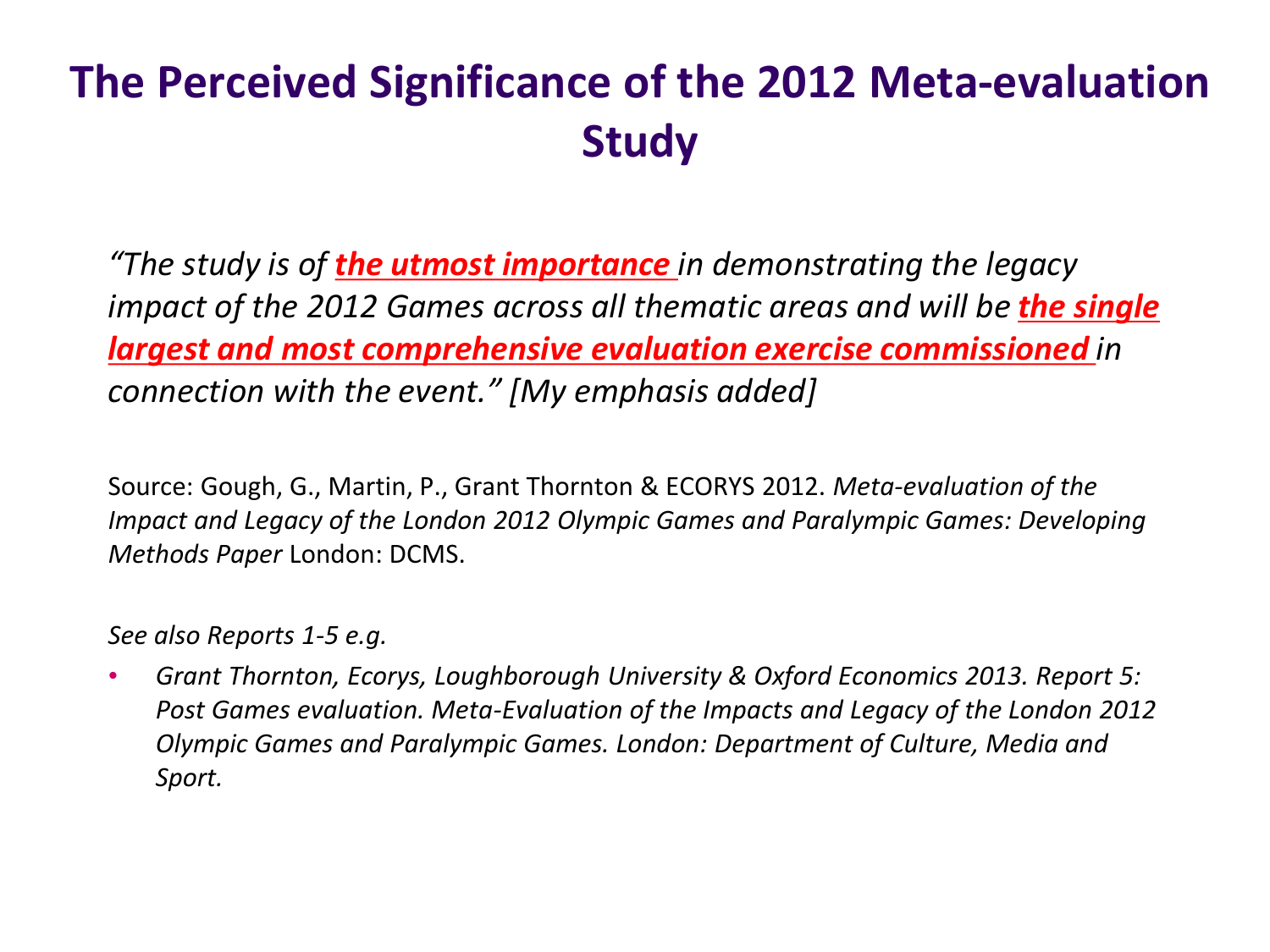### **Meta-evaluation as an Approach**

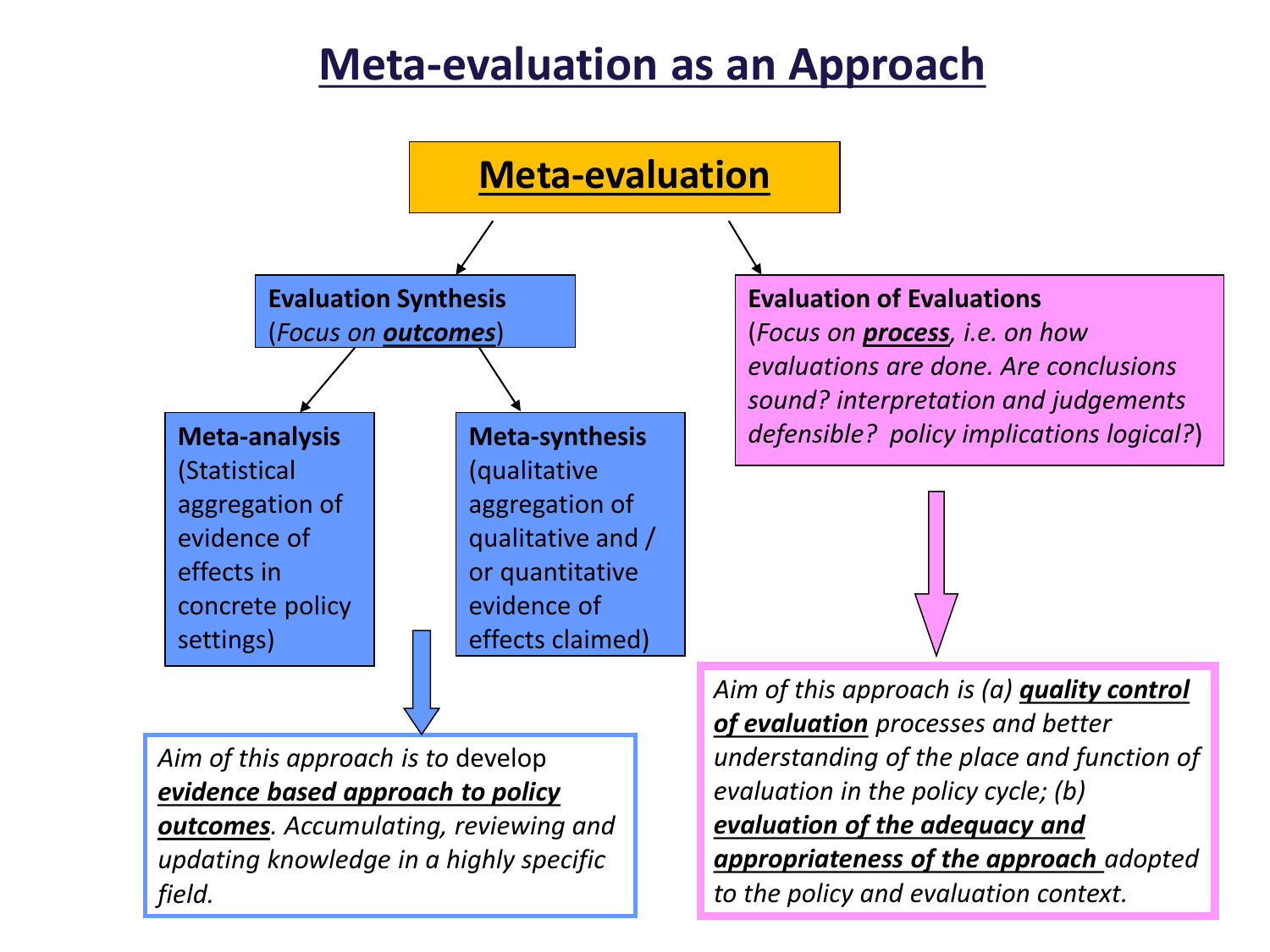**3. Metasynthesis of the evidence and Evaluation of the Quality of Project Evaluations.**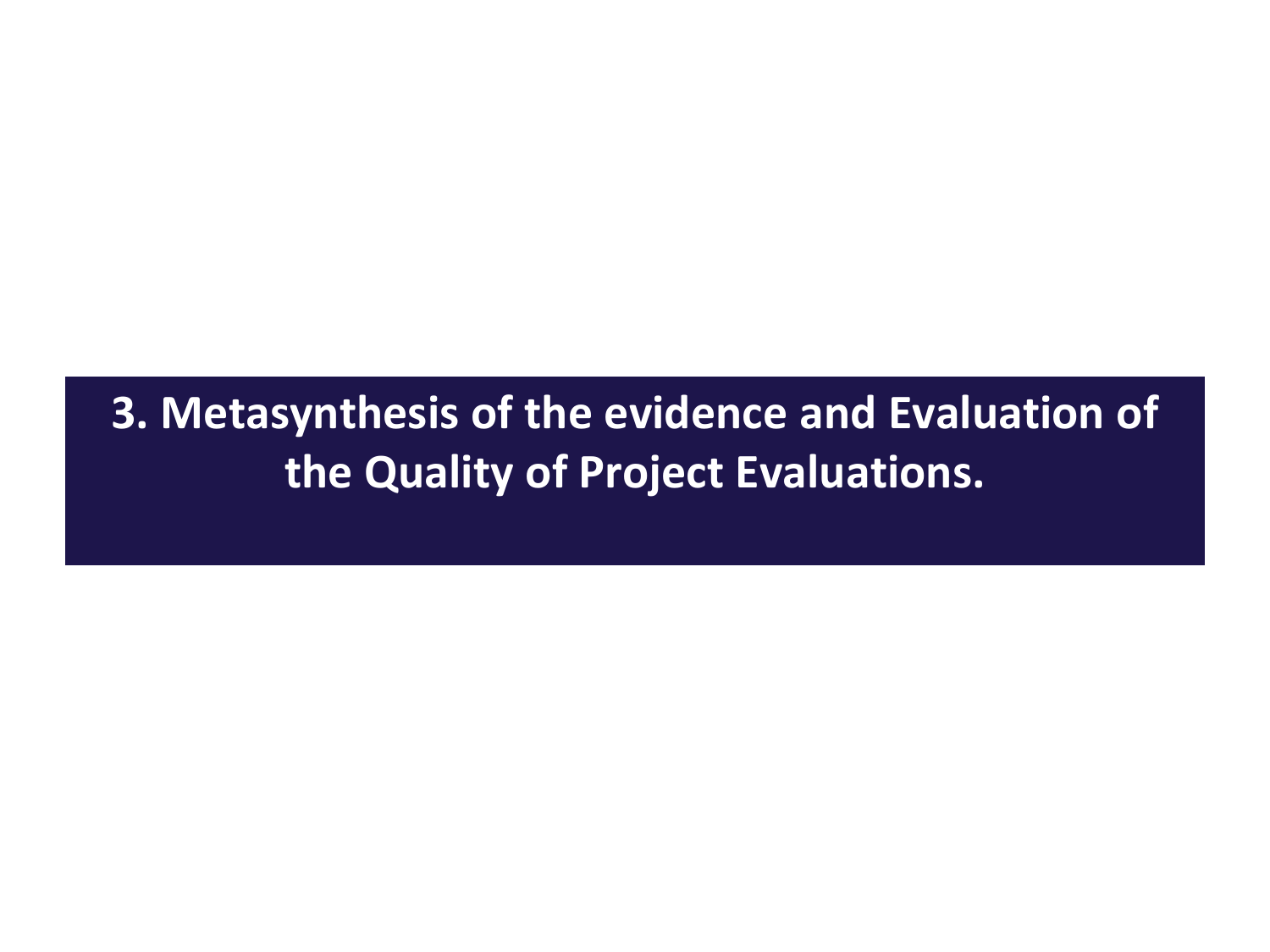### **Sources of Evaluations I: National Participation Surveys**

- Active People Survey (APS): 2005 2015, survey using landline telephone surveys – 161,000 households
- Taking Part Survey (TPS): 2005 2013, face-to-face interviews 9838 adults and 801 children
- Physical Education Sport Strategy for Young People 2002- 2010 – school based evaluation of participation in 2/3 hours high quality sport and physical education

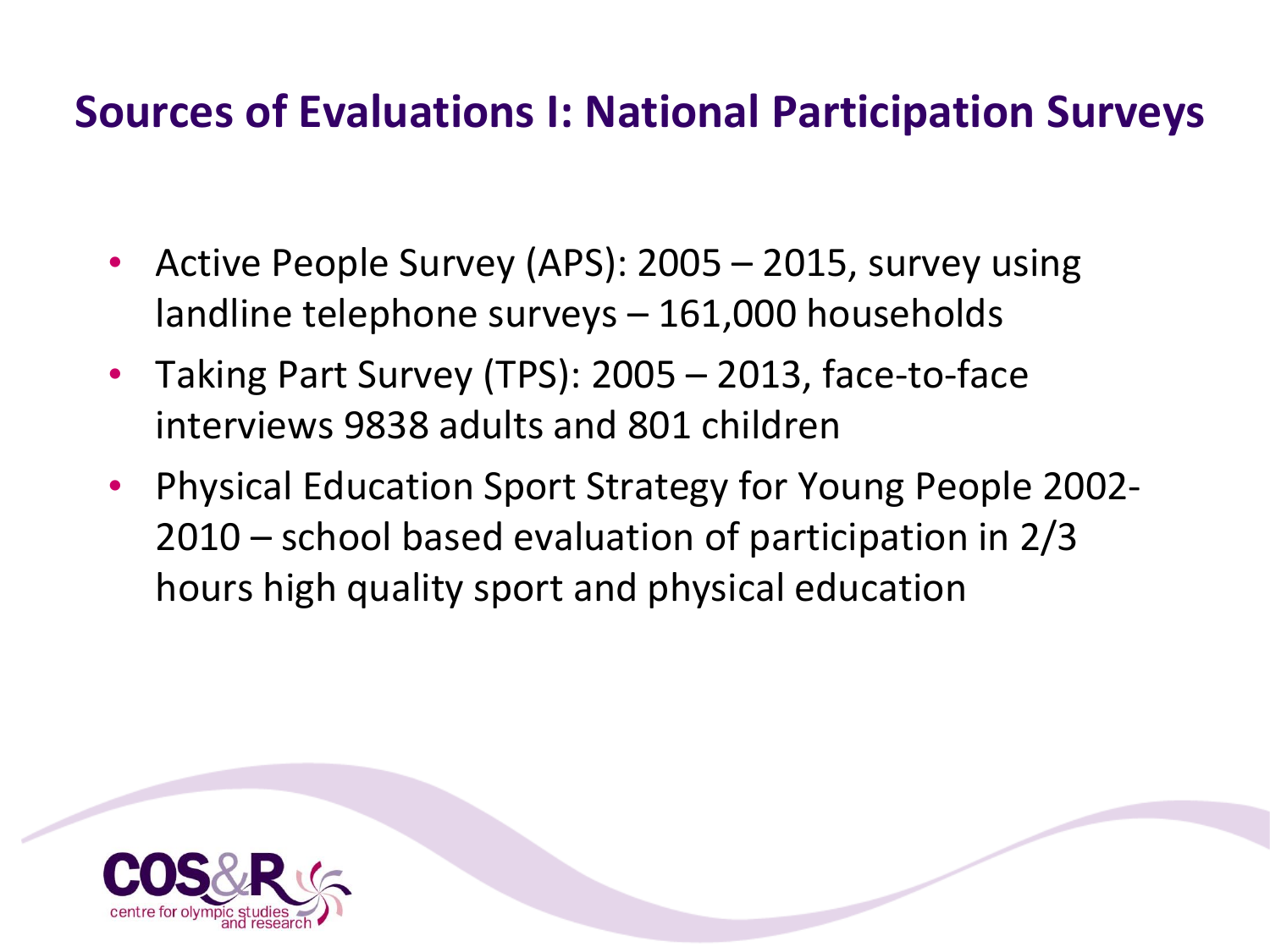### **Active People Survey Data: October 2006 to March 2015**

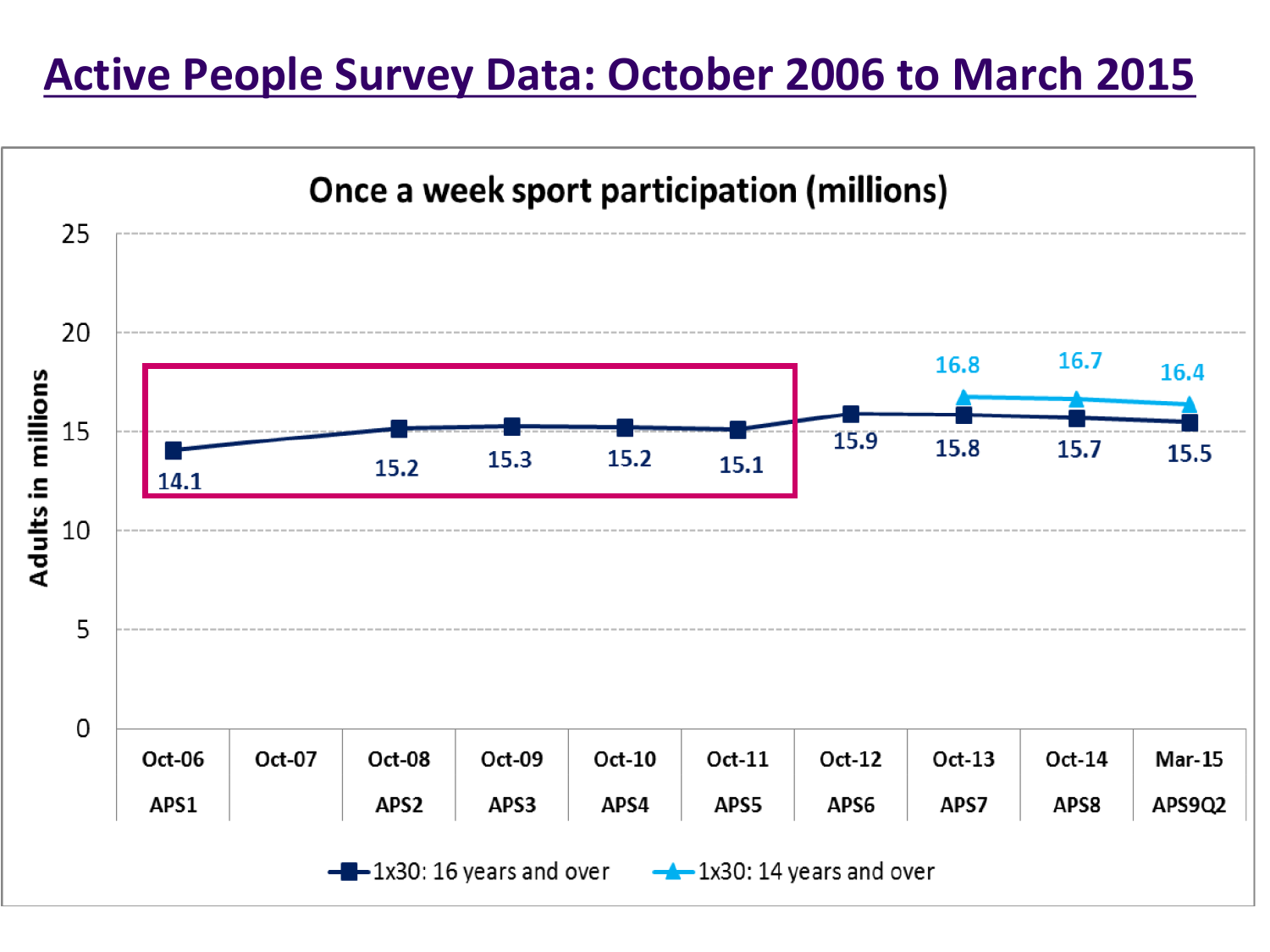### **Examples of the 20 Major Programmes / Projects Aimed at Increasing Levels of Sport Participation in the UK Population**

- Places People Play (including Sportivate and Gold Challenge, each of which reports providing 100,000 opportunities)
- School Games (13,600 schools participate)
- Change4Life Sports Clubs (over 61,000 young people participating with 90% of these choosing to play sport every week at the end of the first year)
- Physical Education and Sport Strategy for Young People (discontinued)
- Free Swimming (for the over 60s and under 16s (discontinued):

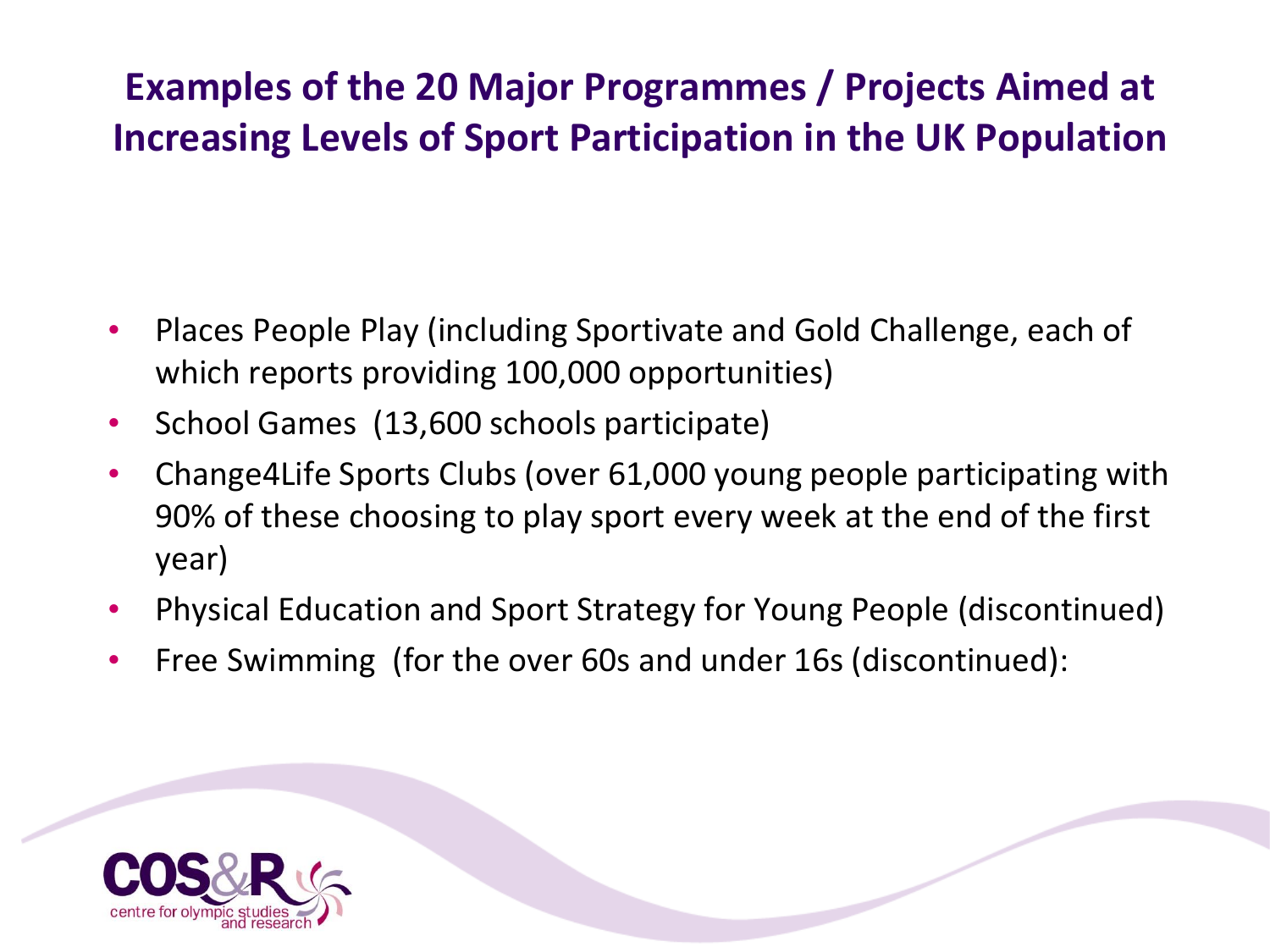### **The Quality of the Evidence and of the evaluations**

- National Surveys of Sport Participation Difficulties of Measurement
- Difficulties of Measurement at the Programme and Project Level
	- a. The quality of the data
	- b. The Partial or non-availability of evaluations
	- c. The quality of the evaluations (in particular **failure to account for additionality**)

#### **Net Impact = Additionality of Intervention**

Net Impact\*= [Gross Impact x (1-Leakage) x (1-Displacement) x (1-Substitution) x (1+Multiplier effect)]

\*after taking into account of the counterfactuals effects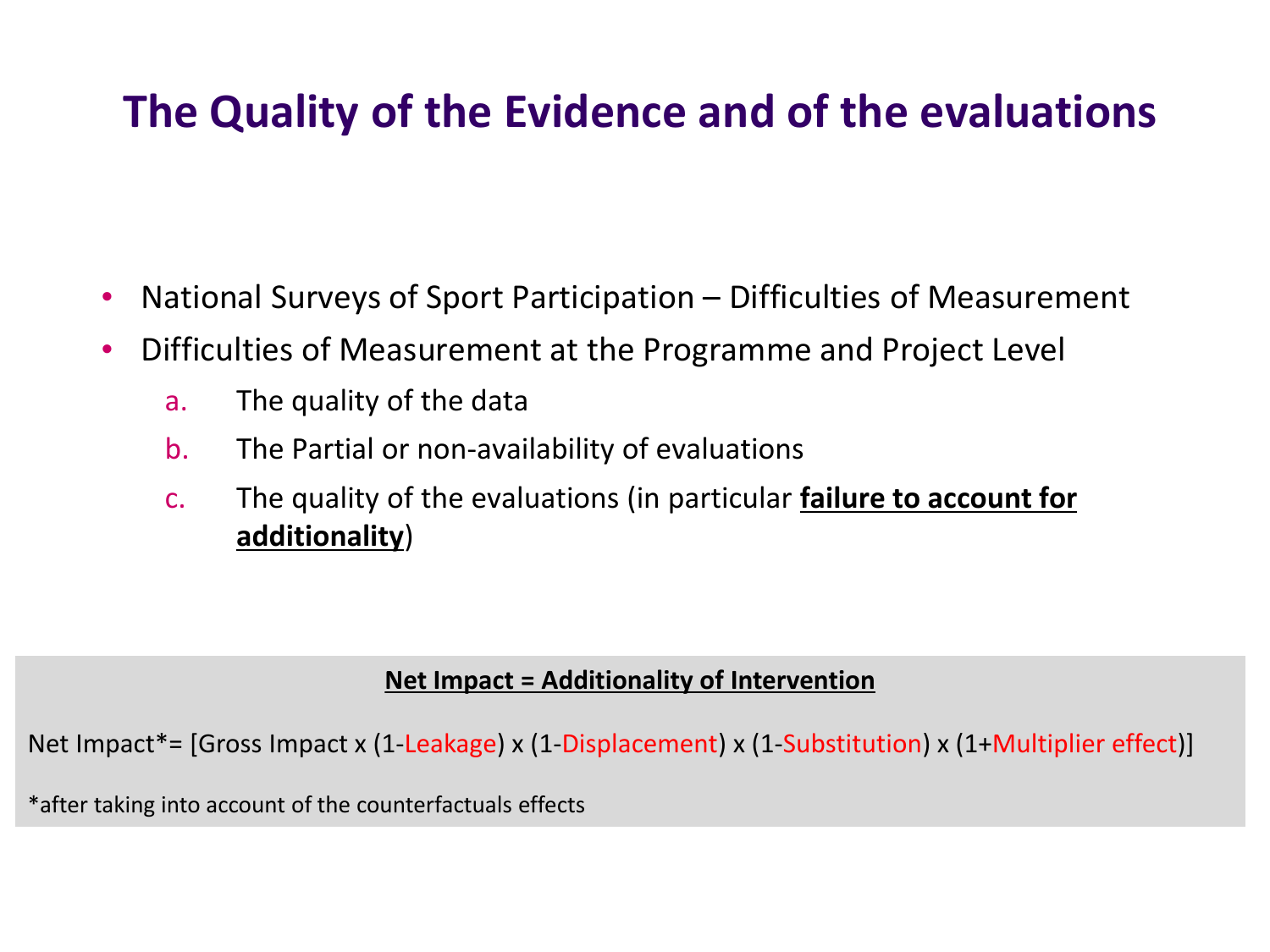## **Consideration of (and Failure to Account for) Additionality**

#### **Failing to Consider Additionality**

#### **Outcome counterfactuals**

• The School Games initiative replaced School Sports Partnerships which had been reported as successful in driving up young people's participation

#### **Displacement**

• Sportivate reports providing 100,000 opportunities for sport: do new participants displace others in clubs since coaching, equipment and space resources are finite and carrying capacity limited?

### **Calculating Additionality**

• Evaluation of the Free Swimming Scheme – the fullest account of additionality being calculated – but leads to the abandonment of the programme because of problems of substitution, displacement and leakage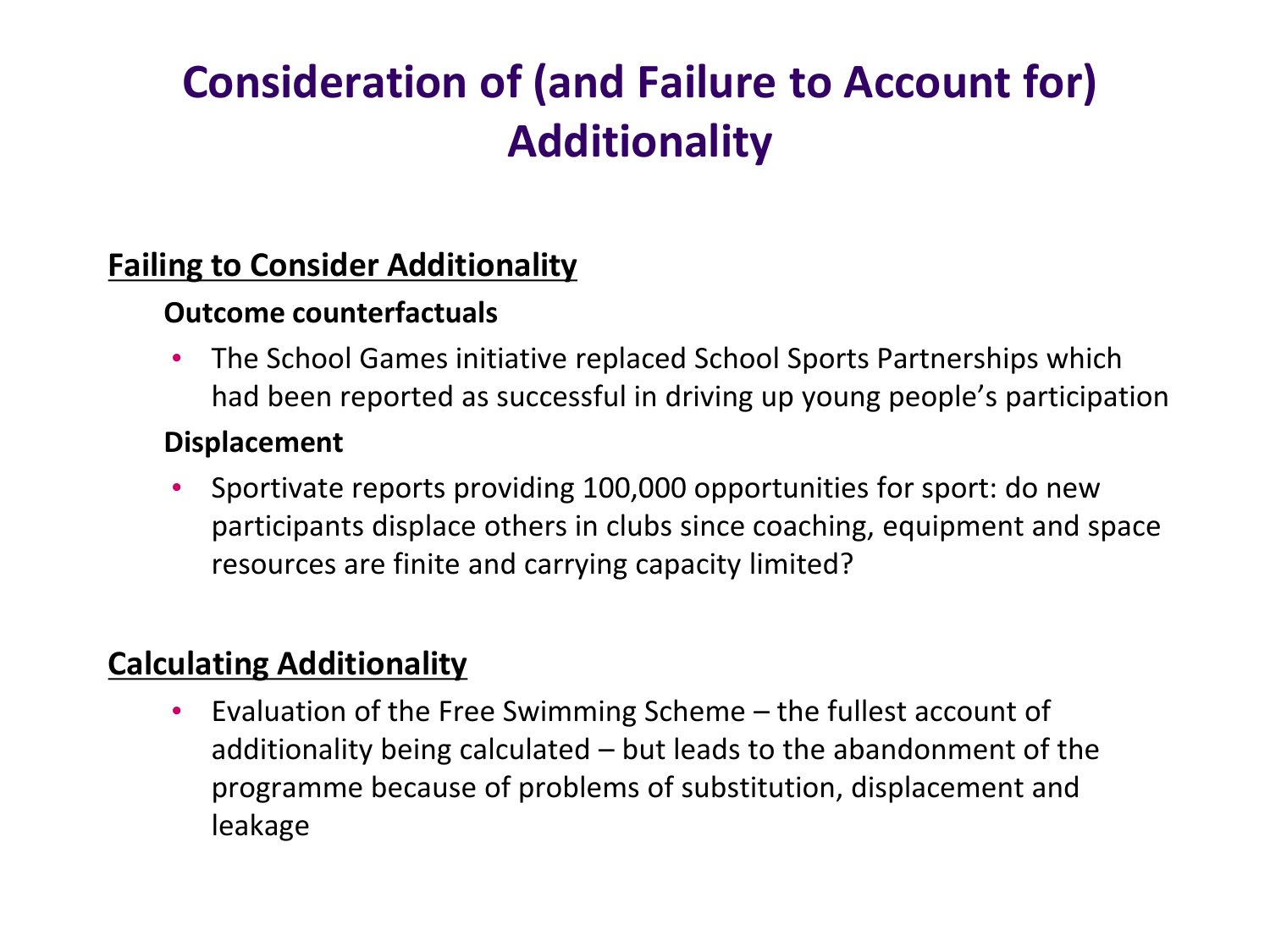## **4. Realist evaluation and** *causal attribution* **in the achievement of policy outcomes**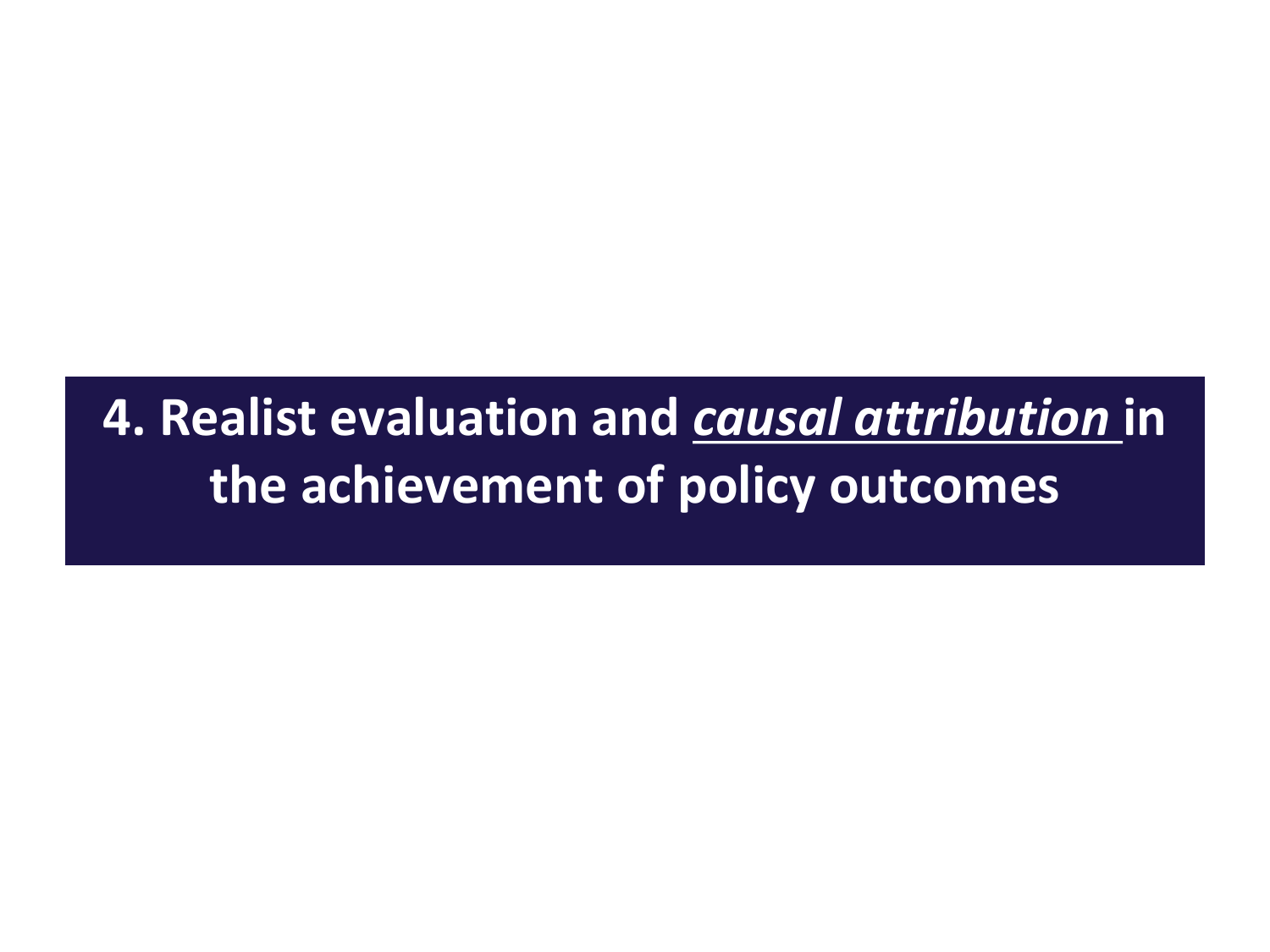### **Reporting of Impact versus Realist Evaluation**

• While good examples of traditional evaluations may uncover / report net impact, they do not directly address causal mechanisms – what brings about desired outcomes.

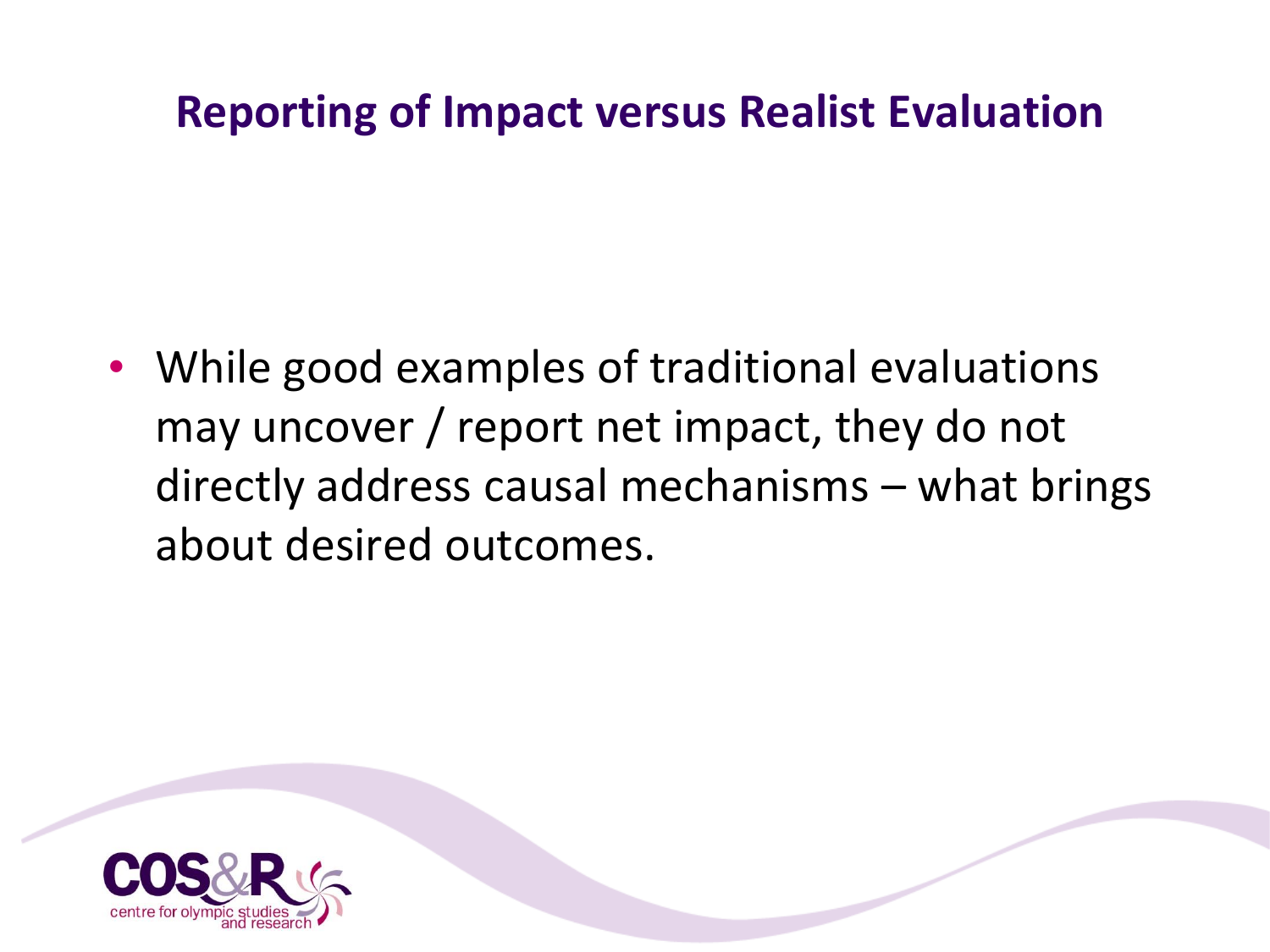### **An example of Realist evaluation – the Workplace Challenge Programme**

- WCP was a free, online competition between businesses running in 2011 and 2012 that allowed participants to log their activity over the course of the programme.
- The aim of the WCP was to stimulate competition between organisations in terms of the recorded levels of sport and exercise undertaken by their employees over a given period.
- Prizes were offered to encourage continued participation in WCP forindividuals as well as the overall workplace.
- There were many toolkits, resources and forms of support available, to help the workplace organisation to actively engage with the programme.
- Evaluation study involved data from two waves of questionnaires in 2011 (n=125) and 2012 (n=77) and a qualitative data from interviews with participants and programme deliverers (n=15). (Potential bias in the sample to those positively predisposed to the programme.)

*(Source: CHEN, S. & HENRY, I. 2015. Evaluating the London 2012 Games' impact on sport participation in a non-hosting region: a practical application of realist evaluation. Leisure Studies [Online].*10.1080/02614367.2015.1040827)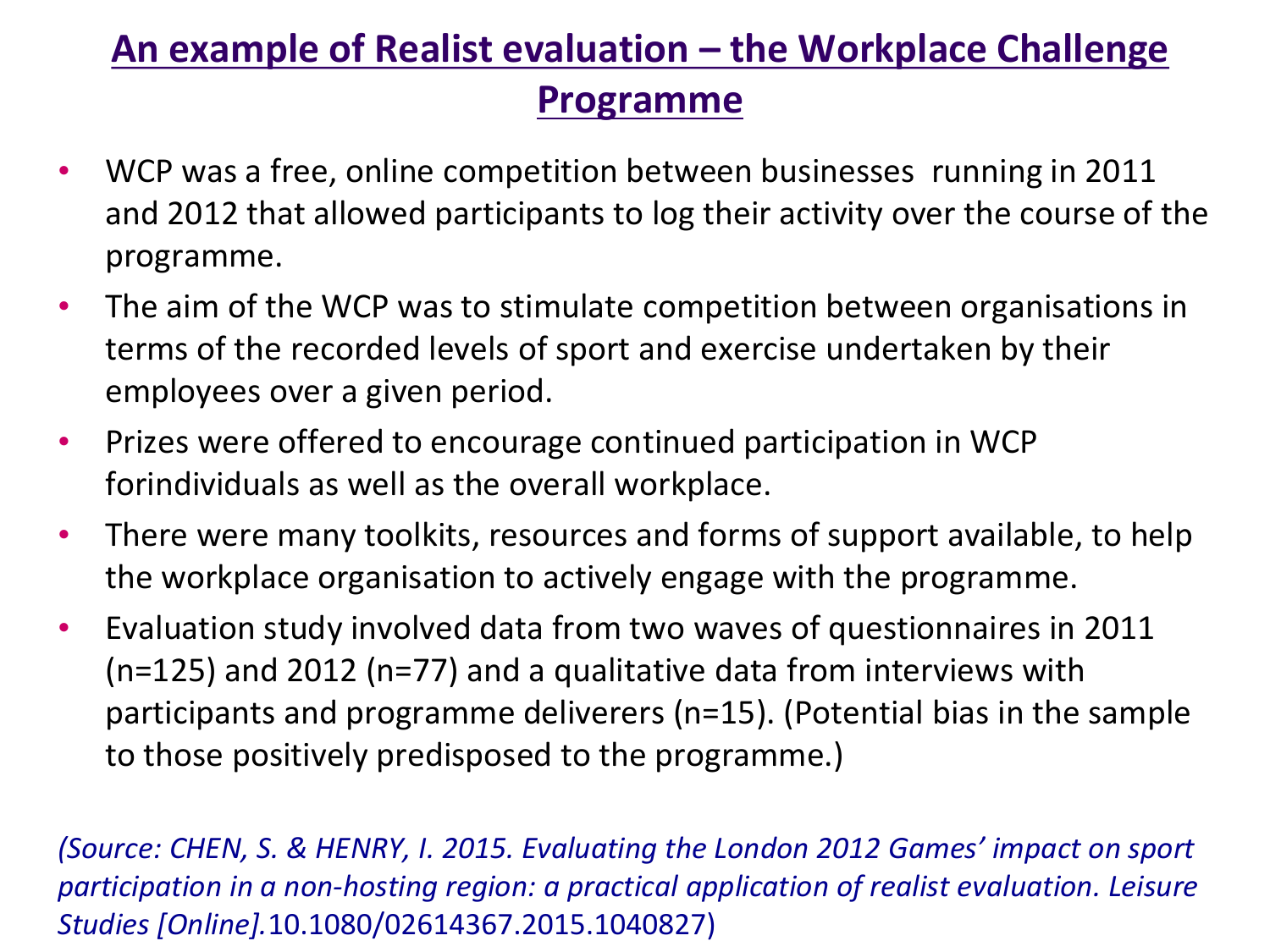#### **Some** *crude* **data:**

### *Comparison of the days of moderate intensity physical activity (at least 30 minutes) per week before and after the 2012 Workplace Challenge programme*



NB Those participating in 1 \* 30 minutes for 6 days or more per week increases from 16% to 49% after the WCP in 2012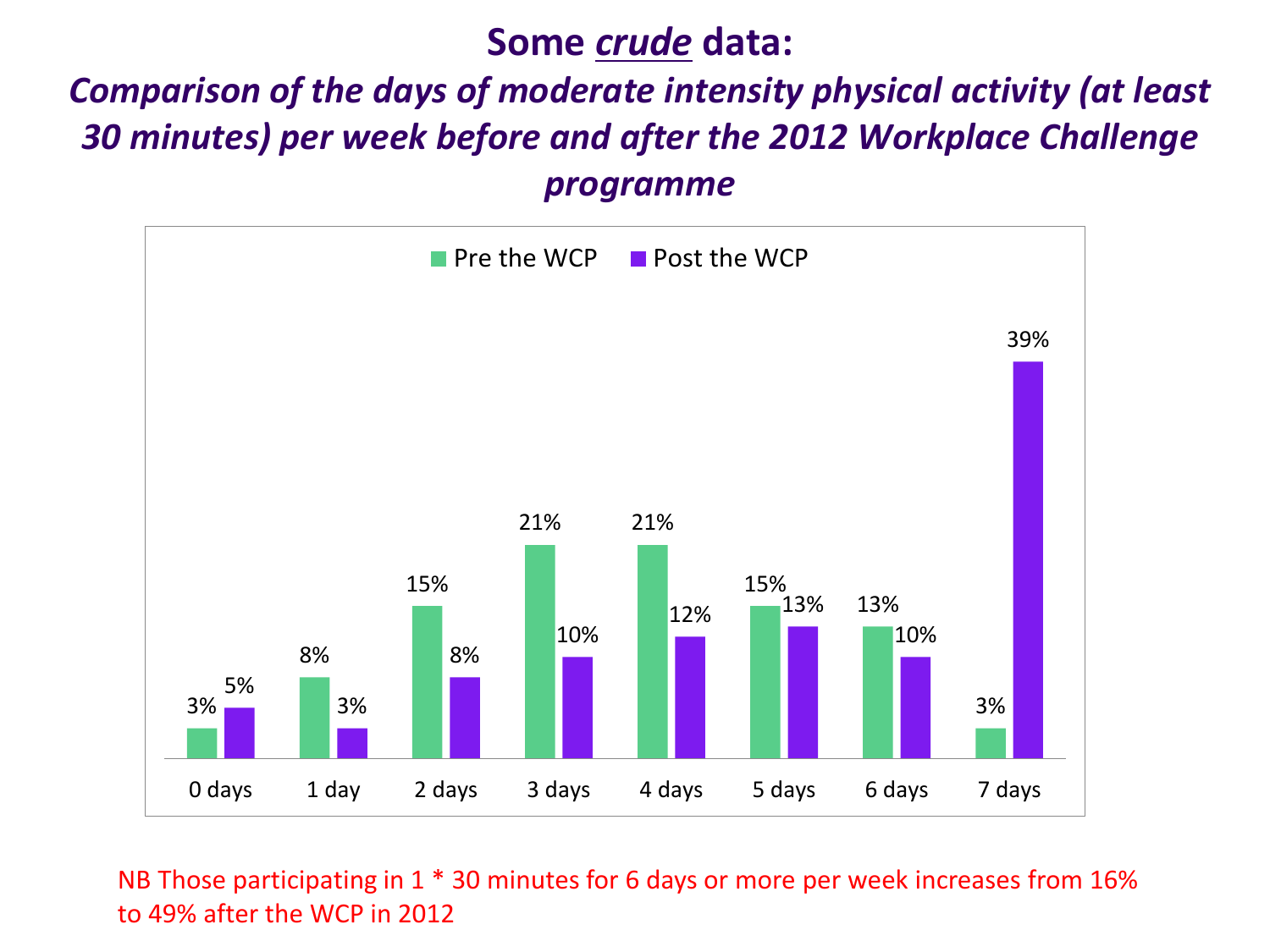## **But as proponents point out (Pawson, et al) realist analysis is not about answering the question 'What works?' but rather what works ……**

| 'For whom?'                                                          | Gender; age; previous sporting / exercise<br>history                                                                                        |
|----------------------------------------------------------------------|---------------------------------------------------------------------------------------------------------------------------------------------|
| 'In what ways?'                                                      | Sport / non-sport exercise; competitive or<br>recreational; episodic / regular                                                              |
| 'Under what circumstances /<br>in which contexts?'                   | Which kinds of employing organisation?<br>Existence of organisational champions of the<br>WCP?<br>Nature of work (physical / sedentary etc) |
| 'With what kinds of<br>outcome?'                                     | Types, regularity, sustainability of activity                                                                                               |
| 'Why? What causal<br>mechanisms (and / or<br>barriers) are evident?' | Effectiveness of intrinsic and extrinsic<br>motivators;<br>Positive and negative organisational<br>cultures, etc.                           |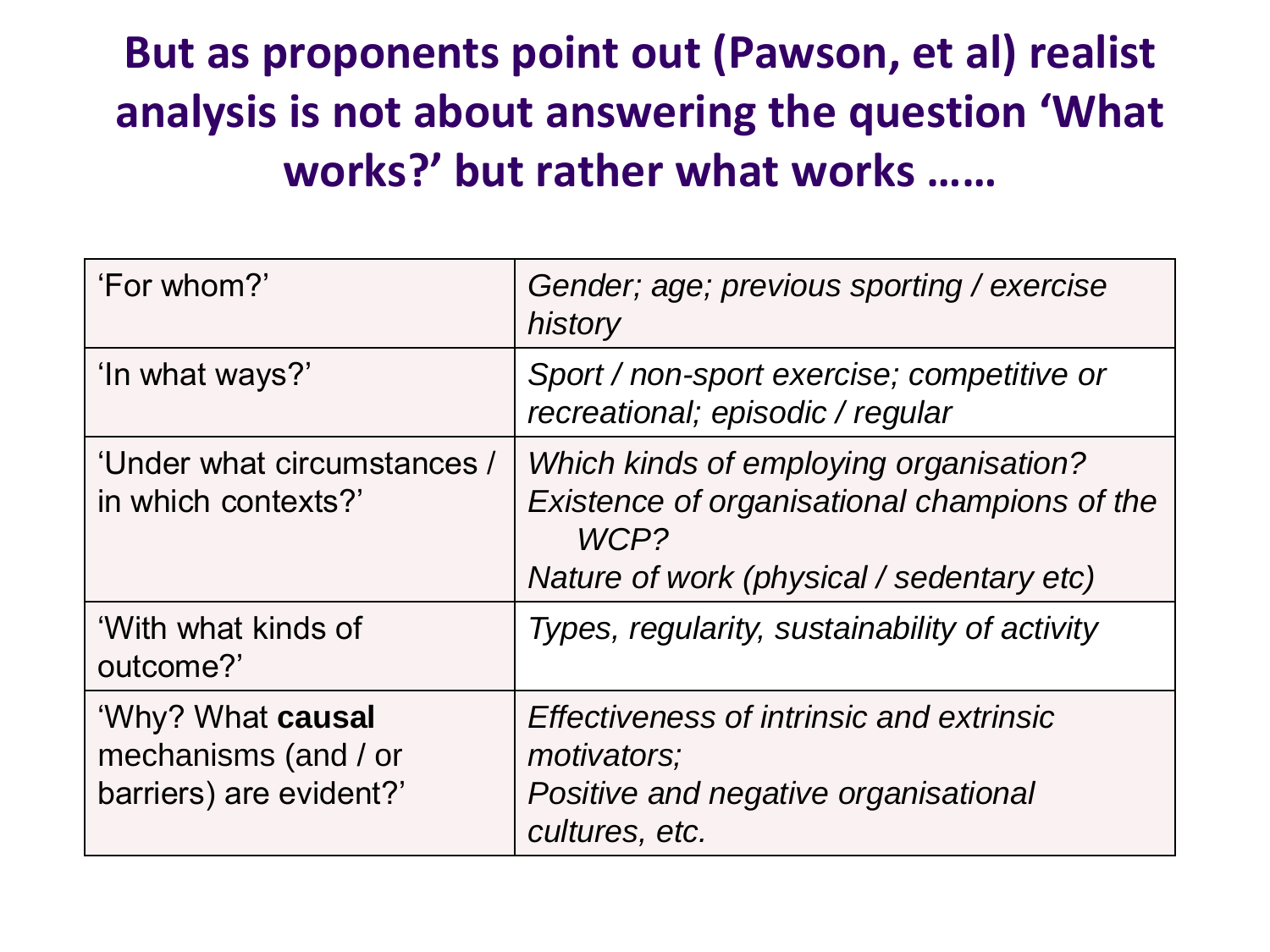### **Realist Explanation of the Workplace Challenge (WPC)**



#### **Outcome(s)**

- *Increased physical activity by certain types of individual/ in certain org. contexts*
- *leads to health and thus productivity and economic gains from reduced health costs*
- *Increased social interaction enhances social capital*